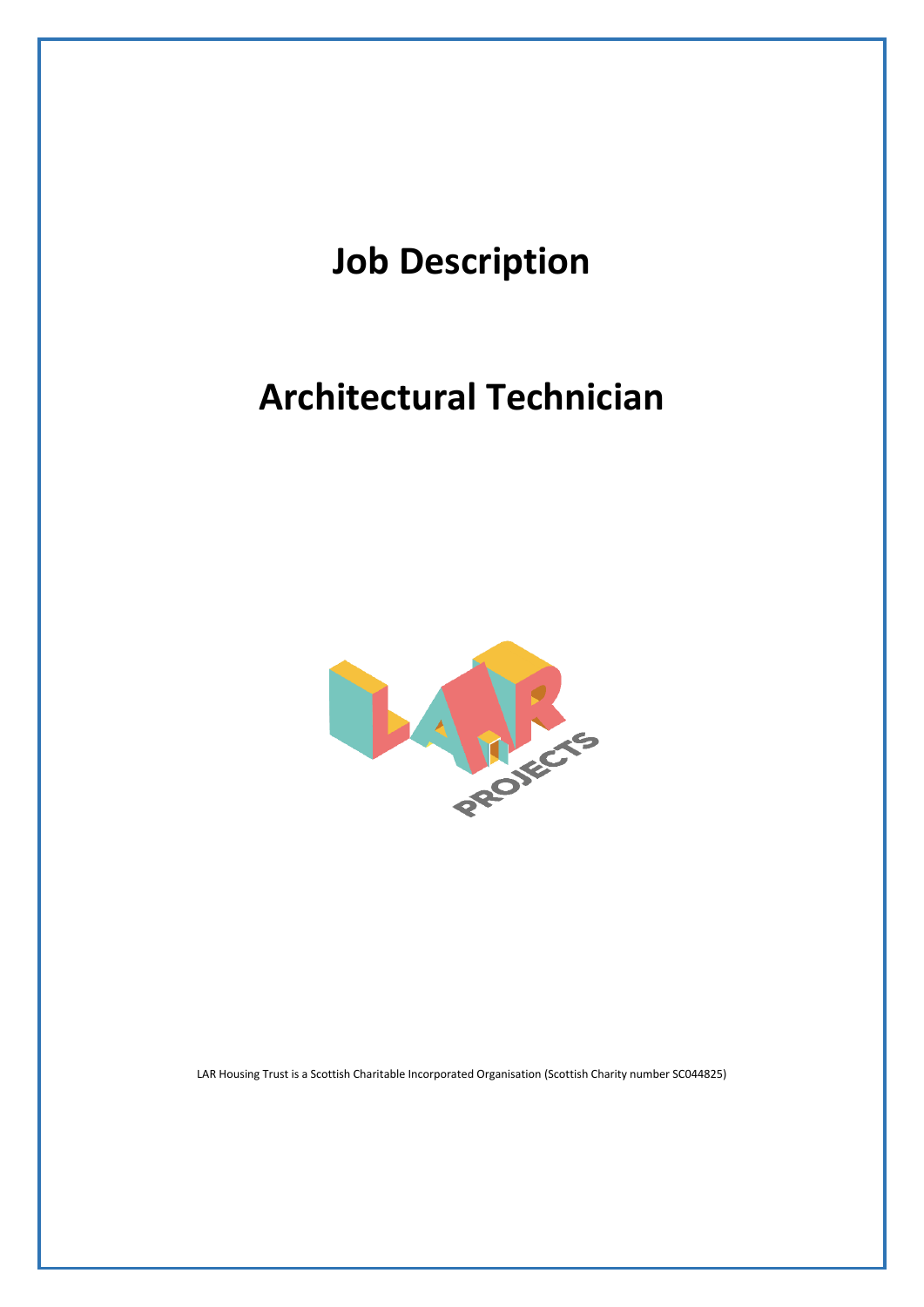

| POST:                  | Architectural Technician                  |
|------------------------|-------------------------------------------|
| <b>RESPONSIBLE TO:</b> | Managing Director, Lar Projects Limited   |
| <b>LOCATION:</b>       | Buchan House, Enterprise Way, Dunfermline |
| <b>REMUNERATION:</b>   | Negotiable                                |
| <b>HOURS:</b>          | Full-time                                 |

## **1. Background**

Lar Housing Trust is a Scottish Charitable Incorporated Organisation which builds homes where people can put down roots and live affordably within their communities.

Lar Housing Trust is a dynamic, innovative charity, set up in 2015 to build and then rent affordable homes across Scotland. Nearly seven years old, Lar now has 665 homes over 29 developments spread as far apart as Aberdeen, Edinburgh, East Lothian, Glasgow and Ayr with a team of nearly 30 people.

Lar also has two subsidiary companies: Lar Projects Ltd and Lar Operations CIC which build and maintain properties for Lar.

Due to expansion, Lar is now looking for another Architectural Technician to be based at Lar's head office in Dunfermline. This is a really exciting opportunity to work with a friendly and proactive team who focus on building homes which complement and foster the communities around them. As Lar then keeps most of the homes it builds, you will have the pleasure of seeing the joy that a good quality affordable home can bring to people's lives.

## **2. Role**

You will assist Lar's in-house architectural and survey teams in producing and developing drawings for submission for planning permission and building warrant, liaising with consultants and relevant local authority planning and housing officers. The role may also contain an element of project management of sites under construction, depending upon the successful candidate's experience.

Lar has a fast paced, energetic working environment with a friendly, cohesive team ethos. Lar currently has 13 sites within its ownership, spread across Scotland along with 29 completed sites which have already been developed within the last six years. These sites are diverse in nature and present a varied and interesting workload, ranging from significant refurbishment and conversion projects to bespoke new build developments.

This is an extremely exciting opportunity to join a highly proactive capable small team, with a flexible and output driven attitude.

Lar is an equal opportunities employer and fosters an inclusive climate.